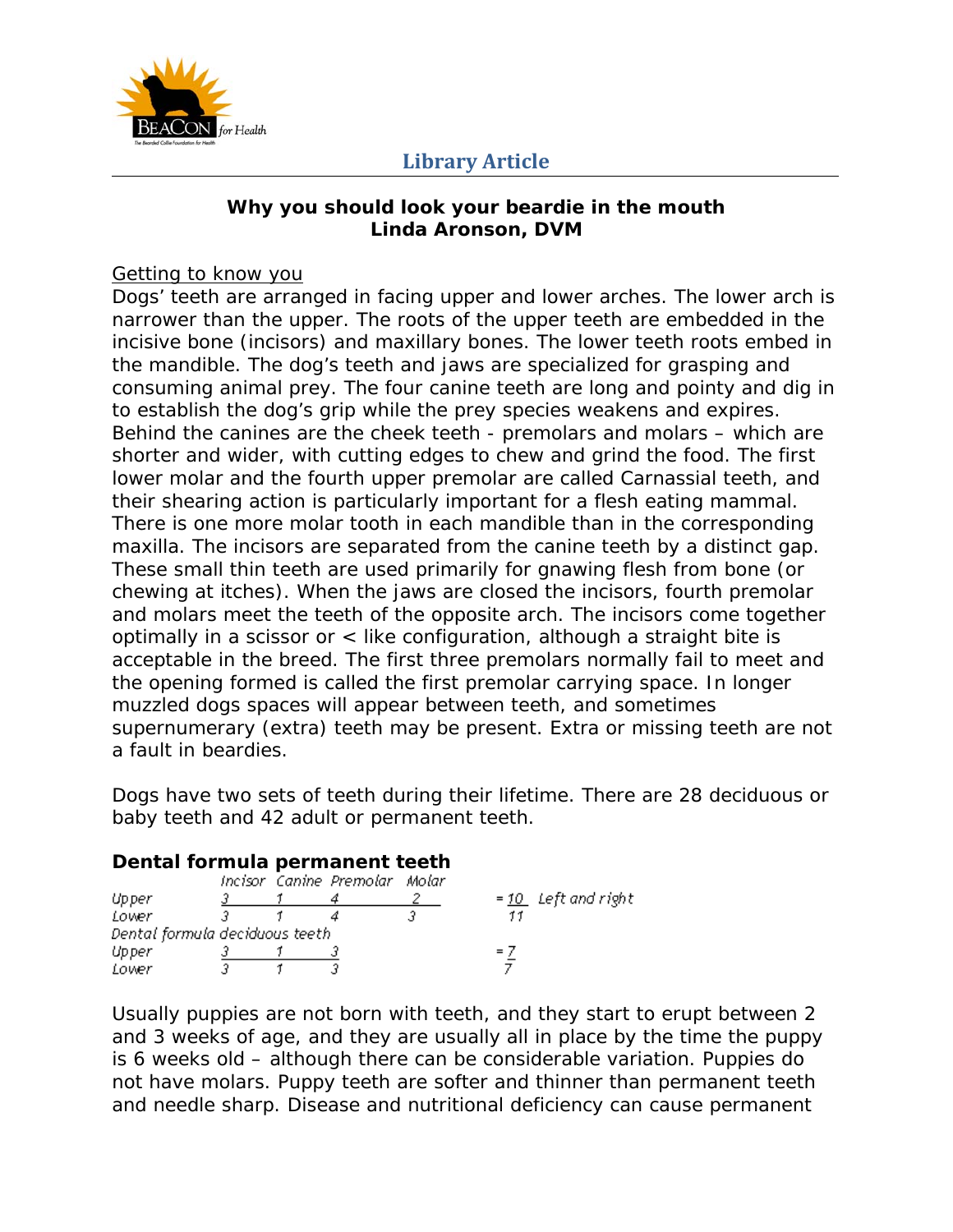

damage to puppy tooth enamel. Distemper, hepatitis and leptospirosis can all damage tooth enamel leaving it pitted and discolored. Certain antibiotics, most notably tetracycline, can have the same effect whether given to bitch or puppy. The puppy teeth start to loosen and fall out between 12 and 14 weeks of age with the adult teeth coming in from front to back. The puppy teeth are loosened by the pressure of the much larger permanent teeth coming in from below except in the case of the canines. Permanent canines erupt beside the puppy ones and they can coexist for some time before the puppy teeth fall out.

Removal of the puppy teeth is normally not advisable as you can damage the root and enamel of the permanent teeth in the process. Teething puppies often have sore and swollen gums and will chew on anything to relieve the pain. Cold can be helpful, so putting appropriate chew toys in the fridge or freezer may be helpful. Chewing will also help loosen the baby teeth and aid in normal jaw development. Permanent teeth are usually all in between six and seven months. Jaws grow independently of each other; usually the upper jaw grows ahead of the lower. Owners should not rush for orthodontia, or worry about the dog's bite or lower canines growing into the upper palate. These usually come right once both jaws have completed their development.

Each tooth has a crown (the visible part of the tooth) and one or more roots which embed in the jaw bone. The neck of the tooth joins the root and crown. Incisors and canines have a single root, as do the first pre-molars. The upper second and third premolars have two roots each, and the fourth premolars and molars have three roots each. The rest of the lower premolars and molars each have two roots, except for the third molar which has just one.

### Common Dental Problems

The most common dental problem in dogs is periodontal disease. Plaque – a mixture of bacteria, food debris and mucus forms a fine, white film on the teeth and gums. Eighty percent of plaque is bacteria, and four hundred different species of bacteria have been found in animal mouths. The plaque gets under the gum line into the periodontal pockets – the spaces whose depth dentists human and veterinary measure at the base of each tooth. From there the bacteria erode the bone holding the teeth – resorption. This causes the teeth to loosen. In the mouth itself, the plaque mixes with saliva to form tartar, the yellowish brown cement like substance that sticks to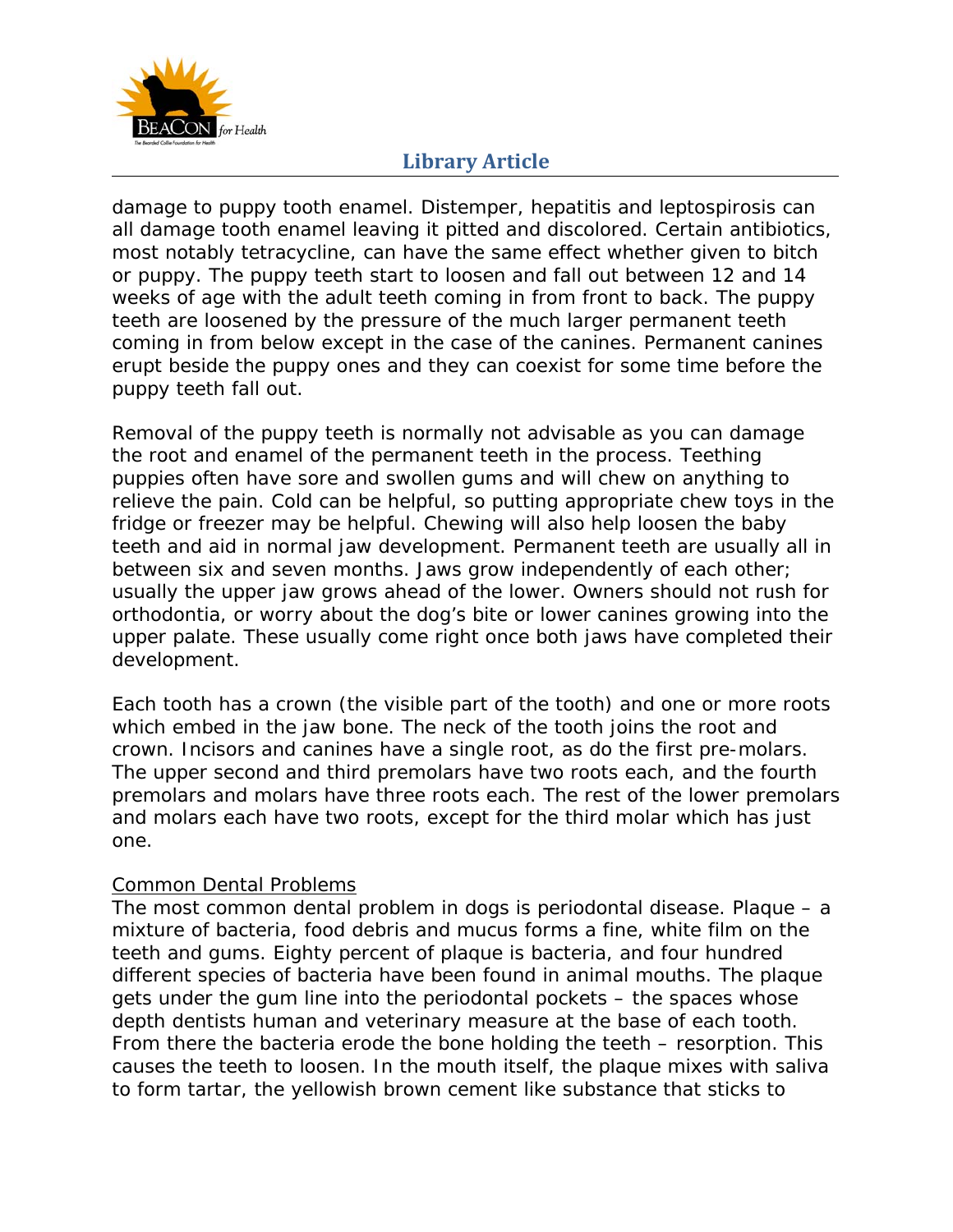

teeth. Tartar generally forms faster in dogs than in humans. The tartar pushes on the gums causing them to recede further from the teeth, and providing further opportunity for the bacteria in the plaque to attack the bone, enter the root canals causing endodontal disease – disease inside the tooth. Bacteria can also enter the bloodstream causing systemic disease – sore throats, but more seriously heart, kidney and other problems. Gingivitis is superficial inflammation of the gums. Without appropriate dental care though, it will progress to periodontal disease.

The second most common dental problem for dogs is tooth fracture. This is often the result of hard objects sliding off the edge of the tooth. Fractures may expose tooth pulp, which contains the nerves of the tooth, so they are painful; this also exposes the interior of the tooth to invasion by bacteria – further increasing the risk of endodontal disease.

Dogs are prone to all the dental problems humans get. As well as those already mentioned these can include tooth root abscess, tumors of the gums and teeth and cavities. Dogs are however, far less likely to get cavities than are people. When they do occur they are usually seen as black marks on the tooth close to the gumline. They can be filled in many cases.

#### Prevention

It is important that from an early age your puppy becomes used to you handling his mouth and teeth. With a young puppy wrap a washrag or piece of gauze over your finger and rub it back and forth over his teeth and gums. Do this once or twice a day, and when he is tolerating it well (Hint: it's usually easiest when he is sleepy). You can take a soft child's toothbrush and accustom him to that.

Once the permanent teeth are present tooth cleaning should begin in earnest. Eliminating plaque before it becomes tartar is clearly a good idea, and this is best achieved mechanically with a brush. Optimally, dog teeth should be brushed every day, just like ours; failing that try to do it as often as possible, at least twice a week.

It is important to use a dog toothpaste with enzymes for added action against plaque. Avoid toothpastes with baking soda, detergent and/or salt, as dogs swallow the paste and don't spit it out like humans. Fluoride is present in some pet toothpastes to help control bacteria. The best toothbrush for a beardie has a long handle with an angled head to make it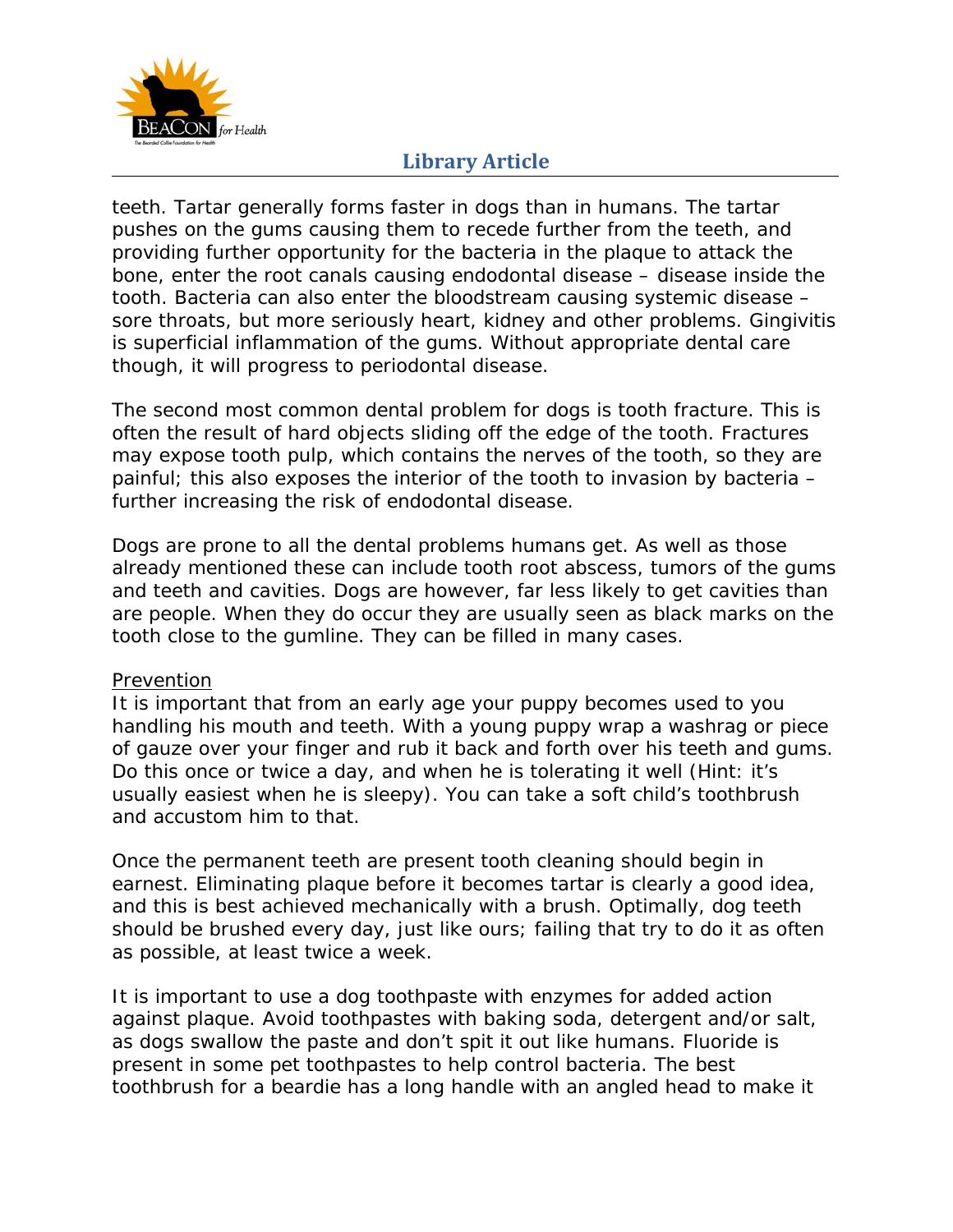

easier to get all the way to the back teeth. The bristles should be soft to aid penetration between the teeth, and into the spaces below the gum line. Some people prefer a finger brush that fits on the finger tip. The bristles are usually somewhat larger than on a regular brush, and less likely to do a good job of cleaning below the gumline.

Place the brush loaded with paste (if possible work the paste down between the bristles before you begin) at an angle of 45 o at the junction of tooth and gum. Move it in an oval pattern working it between the teeth and under the gums about ten times and covering three or four teeth, and then move to the next area. Most plaque and tartar forms on the outside of the upper teeth; and this is the area which should receive the bulk of your attention. While dental diets and chews can help remove tartar and plaque from the exposed areas of the teeth, only brushing will get beneath the gum line. Your vet may also recommend the use of a canine mouthwash to help kill bacteria and heal damage to the gums. When you have finished brushing your dog's teeth, get in the habit of doing a quick visual inspection for fractures – especially of the carnassial and canine teeth, discoloration of the teeth, and narrowing of the necks of the teeth. Look for sticks and other objects caught between his teeth or under his tongue. Regular tooth cleaning will not only help prevent tooth problems but should leave your dog's breath smelling sweet, and make his kisses much more enjoyable. If after cleaning there is still an off odor to your dog's mouth take him to your vet as it likely indicates systemic disease elsewhere in his body.

#### Professional care

Even with regular hand cleaning, professional dental prophylaxis is often necessary to keep your dog in the best dental health. Dogs need to be anesthetized for this, and in order for anesthesia to be safe you must run a complete blood count and biochemical profile to ensure your dog is in good health. (If not problems need to be addressed before dentistry can be performed.) Under anesthesia the tartar will be scaled from the teeth above and below the gumline using both hand and ultrasonic instruments. The teeth are then polished to remove the microscopic grooves introduced by scaling which could make it easier for tartar to stick to the tooth. Fluoride will often be applied to the teeth to slow the return of plaque and tartar. It is wise to have X-rays taken of your dog's mouth, just as you would of your own, to make sure that there are no problems developing in the tooth roots and jaw bones. While dental technicians may do teeth cleaning in some states, this is a surgical procedure, and it is better if a veterinarian performs